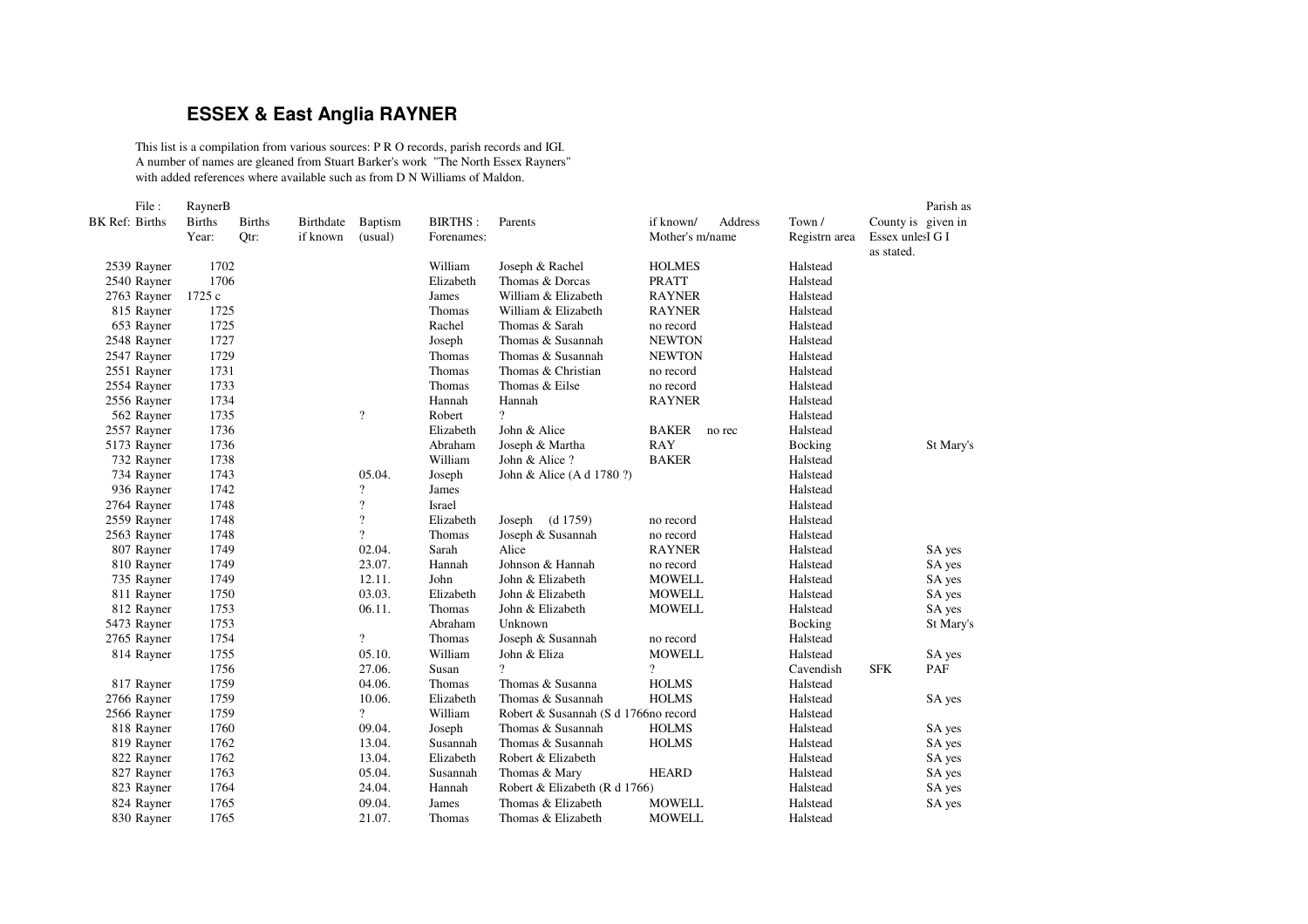| 832 Rayner  | 1765 | 05.04.68 | Mary       | Thomas & Susannah                | <b>HOLMS</b>       | Halstead                | SA yes    |
|-------------|------|----------|------------|----------------------------------|--------------------|-------------------------|-----------|
| 613 Rayner  | 1768 | 05.04.   | Thomas     | Thomas & Susannah                | <b>HOLMS</b>       | Halstead                | SA yes    |
| 2767 Rayner | 1768 |          | Thomas     | Thomas & Sarah                   | KEYS(w)            | Halstead                | no rec    |
| 2768 Rayner | 1768 |          | William    | Thomas & Sarah                   | KEYS(w)            | Halstead                | no rec    |
| 2567 Rayner | 1768 |          | Susannah   | Thomas & Mary                    | <b>HEARD</b>       | Halstead                | no rec    |
| 2769 Rayner | 1768 |          | Edward     | $\overline{\mathcal{L}}$         |                    | Halstead                | no rec    |
| 834 Rayner  | 1769 | 28.03.   | Hannah     | John & Susannah                  | <b>TIFFIN</b>      | Halstead                | SA yes    |
| 837 Rayner  | 1766 | 30.11.69 | Jane       | Thomas & Sarah                   | <b>KEYS</b>        | Halstead                | SA yes    |
| 4497 Rayner | 1769 |          | William    | William & Elizabeth              | <b>WINDFALL</b>    | Halstead                | no rec    |
| 2777 Rayner | 1769 |          | Joseph     | Joseph                           | (Brown ?)          | Halstead                | no rec    |
| 2852 Rayner | 1770 |          | child      | William Elizabeth                | <b>WINDFALL</b>    | Halstead                | IG I      |
| 2771 Rayner | 1770 | 17.04.   | Joseph     | Thomas & Susanna                 | <b>HOLMS</b>       | Halstead                | SA yes    |
| 2580 Rayner | 1770 |          | Robert     | Robert & Elizabeth               | <b>WINTERFLOOD</b> | Halstead                | no rec    |
| 2770 Rayner | 1771 | 02.04.   | Sarah      | John & Susannah                  | TIFFIN             | Halstead                | SA yes    |
| 2773 Rayner | 1772 | 21.04.   | Anne       | Robert & Elizabeth               | <b>WINTERFLOOD</b> | Halstead                | SA yes    |
|             | 1772 |          | Susannah   | $\gamma$                         | $\gamma$           | Halstead                | PAF       |
| 2774 Rayner | 1772 |          | Sarah      | Robert & Elizabeth               | <b>WINTERFLOOD</b> | Halstead                | no rec    |
| 588 Rayner  | 1773 | 28.03.80 | William    | James & Elizabeth                | <b>ELLIS</b>       | Halstead                | see below |
| 1733 Rayner | 1773 |          | Susannah   | Benjamin & Mary                  | <b>GREEN</b>       | Halstead                | no rec    |
| 2775 Reyner | 1773 | 13.04.   | Jane       | Robert & Elizabeth               | <b>WINTERFLOOD</b> | Halstead                | SA yes    |
| 2780 Rayner | 1773 | 13.04.   | William    | Thomas & Susannah                | <b>HOLMS</b>       | Halstead                | SA        |
| 2489 Rayner | 1773 | 13.04.   | Samuel     | Robert & Diana                   | WATTS              | (not 'Perney') Halstead | SA        |
| 2783 Rayner | 1773 | 13.04.   | Hannah     | Joseph & Rebecca                 | <b>BROWN</b>       | Halstead                | SA yes    |
|             | 1774 |          | Abraham    | John & Ann                       | <b>TIFFIN</b>      |                         |           |
| 5476 Rayner | 1775 | 28.03.80 |            | James & Elizabeth                |                    | Bocking                 | St Mary's |
| 589 Rayner  |      |          | Joseph     |                                  | <b>ELLIS</b>       | Halstead                | see below |
| Rayner      | 1775 | 19.04.08 | Sarah      | John & Sarah                     |                    | Halstead                | SA yes    |
| 511 Rayner  | 1776 | 09.04.   | Robert     | Thomas & Susannah                | <b>HOLMS</b>       | Halstead                | SA yes    |
| 573 Rayner  | 1776 | 09.04.   | Joseph     | William & Elizabeth              | <b>WINDFALL</b>    | Halstead                | SA yes    |
| 517 Rayner  | 1776 | 09.04.   | Robert     | Benjamin & Mary                  | <b>GREEN</b>       | Halstead                | SA yes    |
| 577 Rayner  | 1776 | 09.04.   | Edward     | Robert & Diana                   | <b>WATTS</b>       | Halstead                | SA yes    |
| 580 Rayner  | 1776 | 09.04.   | Susannah   | John & Susannah                  | <b>TIFFIN</b>      | Halstead                | SA yes    |
| 2784 Rayner | 1777 | 01.04.   | William    | Dorcas                           | RAYNER             | Halstead                | SA yes    |
| 533 Rayner  | 1778 | 21.04.   | Abraham    | Thomas & Susannah                | <b>HOLMS</b>       | Halstead                | SA yes    |
| 584 Rayner  | 1779 | 06.04.   | Henrietta  | Robert & Elizabeth               | <b>WINTERFLOOD</b> | Halstead                | SA yes    |
| 1607 Rayner | 1779 | 21.11.   | Abraham    | James & Hannah                   | <b>RIPPINGALE</b>  | Gestingthorpe           | I G I     |
| Raynor      | 1779 |          | Susanna    | $\overline{?}$                   | $\overline{?}$     | Beccles<br><b>SFK</b>   | PAF       |
| 2787 Rayner | 1780 | 28.03.   | John       | Henry & Mary                     | no record          | Halstead                | SA        |
| 1730 Rayner | 1780 |          | Isaac      | Thomas & Susannah                | <b>HOLMS</b>       | Halstead                | no rec    |
| 585 Rayner  | 1780 | 28.03.   | Sarah      | Robert & Elizabeth               | <b>WINTERFLOOD</b> | Halstead                | <b>SA</b> |
| 590 Rayner  | 1781 | 17.04.   | John       | James & Elizabeth                | <b>ELLIS</b>       | Halstead                | SA yes    |
| 692 Rayner  | 1785 | 17.02.   | John       | Benjamin & Mary                  | <b>GREEN</b>       | Halstead                | <b>SA</b> |
| 542 Rayner  | 1786 | 18.04.   | Abraham    | James & Elizabeth                | <b>ELLIS</b>       | Halstead                | SA yes    |
| 592 Rayner  | 1786 | 18.04.   | Benjamin   | Benjamin & Mary                  | <b>GREEN</b>       | Halstead                | SA yes    |
| 2594 Rayner | 1787 | 10.04.   | Ann        | James & Sarah                    | <b>COOPER</b>      | Halstead                | SA yes    |
| 2595 Rayner | 1787 | 13.04.   | Robert     | Robert & Mary                    | <b>BARKER</b>      | Halstead                | SA yes    |
| 2716 Rayner | 1788 | 25.03.   | Susannah   | Benjamin & Mary (M d 1794 GREEN  |                    | Halstead                | SA yes    |
| 1734 Rayner | 1788 | 25.03.   | Hannah     | Benjamin & Mary (B d 1794) GREEN |                    | Halstead                | SA        |
| 595 Rayner  | 1789 | 10.04.   | Ann        | James & Ann                      | no record          | Halstead                | SA        |
| 549 Rayner  | 1790 | 06.04.   | John       | William & Sarah                  | <b>COOPER</b>      | Halstead                | SA yes    |
| 603 Rayner  | 1790 | 06.04.   | Mary (Ann) | Robert & Mary                    | <b>BARKER</b>      | Halstead                | SA yes    |